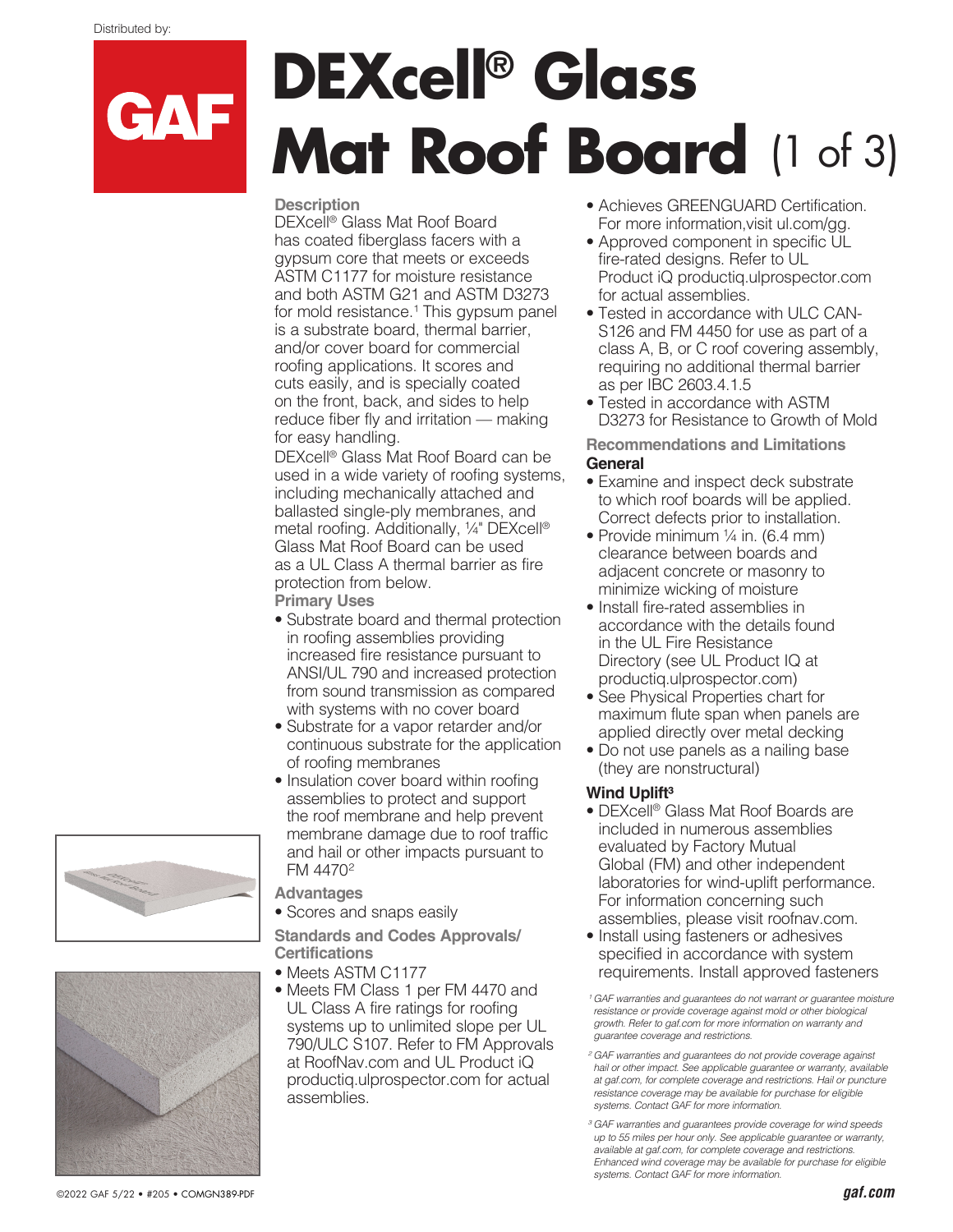## **DEXcell® Glass** CAF **Mat Roof Board** (2 of 3)

*Wind Uplift cont.* 

with plates into the DEXcell<sup>®</sup> Glass Mat Roof Board. Install fasteners and adhesives in compliance with GAF installation recommendations and FM Property Loss Prevention Data Sheet 1-29. Proper fastener spacing or adhesive application is essential to achieve wind-uplift performance. For full application instructions, please consult the applicable system specification manual (available at gaf.com).

• Locate board edge joints on, and end joints parallel to, metal deck ribs. Stagger end joints of adjacent lengths of DEXcell® Glass Mat Roof Board. In typical installations, butt board edges and ends loosely.

#### **Safety**

- Consult the SDS for this product, available at gaf.com, before use
- Installers should wear long pants and a long-sleeved, loose-fitting shirt
- Use protective gloves and special eye protection (goggles or safety glasses with side shield). Do not use a power saw to cut these products.
- Caution: Because this product contains fiberglass, dust and glass fibers may be released during normal handling, which could result in eye or skin irritation or cause difficulty in breathing. Whenever possible, avoid contact with the skin and eyes and avoid breathing dust or fibers that may be released during installation.

### **Fire Ratings and Classifications**

- Meets UL Class A fire ratings for roofing systems up to unlimited slope per UL 790 and ULC CAN-S107; consult UL Product IQ at productiq.ulprospector.com
- Classified in roof deck constructions in accordance with FM 4450, ANSI/ UL1256, and ULC CAN-S126 to resist fire from within a building; consult UL Product IQ at productiq.ulprospector.com
- 5 /8 in. (15.9 mm) DEXcell® Glass Mat Roof Board is UL Classified for use in numerous hourly rated UL assemblies, including UL "P" roof assemblies;

consult UL Product IQ at productiq. ulprospector.com

- 5 /8 in. (15.9 mm) DEXcell® Glass Mat Roof Board meets Type X per ASTM C1177
- Complies with requirements of FM 4450 and FM 4470 and meets FM Class 1

### **Handling and Use**

- DEXcell® Glass Mat Roof Boards are engineered to perform within a properly designed roof system. Their suitability for use in a particular roofing system is the responsibility of the design professional.
- Roof assemblies containing DEXcell® Glass Mat Roof Boards should be designed to control vapor drive and moisture
- Although DEXcell® Glass Mat Roof Boards are engineered with coated fiberglass facers and high-density gypsum cores, the presence of free moisture can have an adverse effect on product performance and may compromise the installation of additional roofing system components
- Moisture accumulation may also significantly decrease wind uplift and vertical pull resistance in the system or assembly. DEXcell® Glass Mat Roof Boards that contain disproportionate free moisture content may require replacement.
- Do not expose to inclement weather conditions, dew, improper installation techniques, or moisture drive conditions that may have adverse effects on the performance of the roof system
- Apply only as much as can be covered by a watertight roof covering the same day
- Do not apply to wet roofing substrates
- Avoid water exposure during shipping, handling, storage, installation, and after installation of roof boards
- Remove non-breathable shipping wrap material upon receiving and storing
- Store off the ground and under cover. Store flat. Use sufficient supports extending under the entire length of roof boards to prevent sagging.